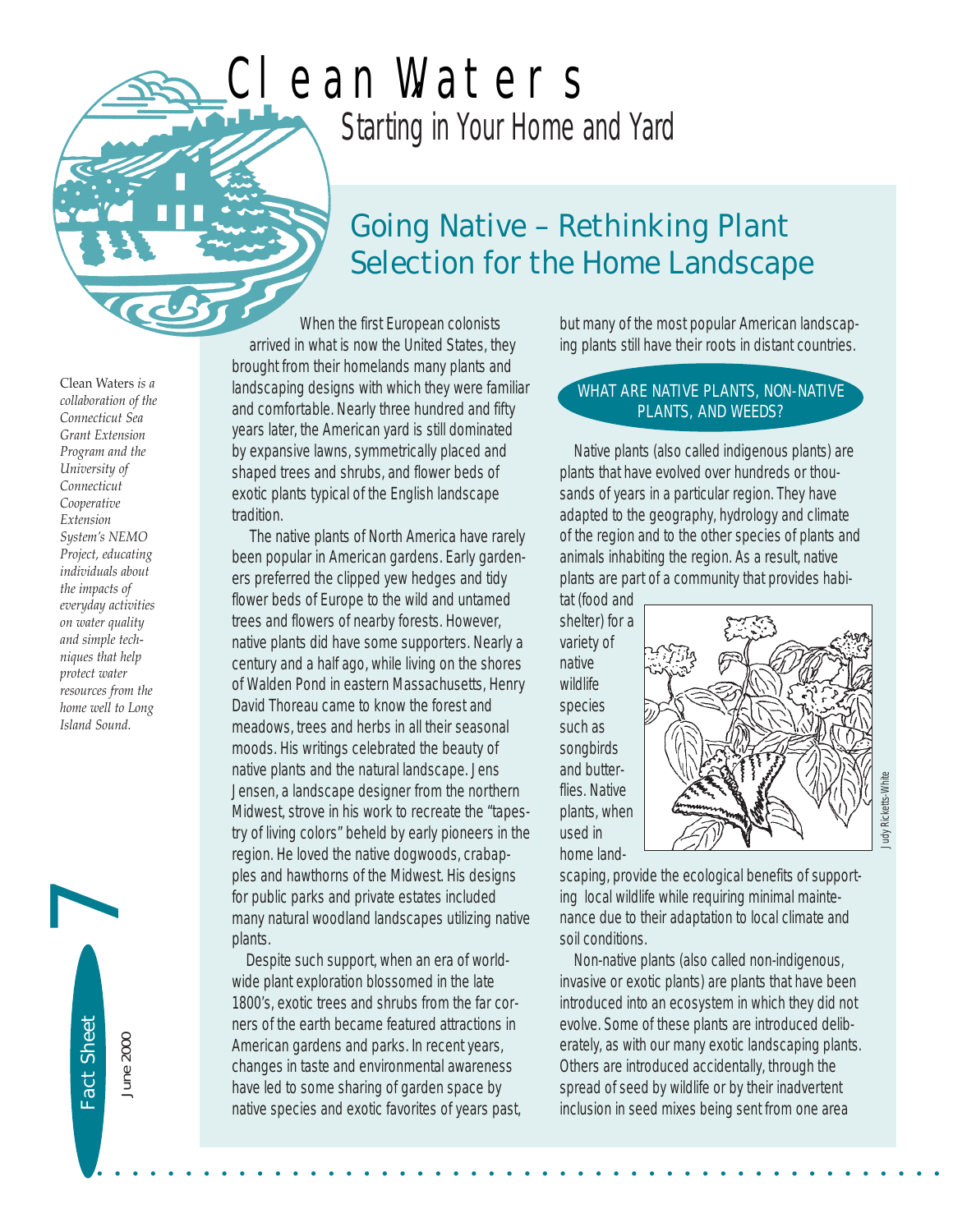of the world to another. Some of these introduced, non-native plant species do not grow well in their new environment or do not reproduce easily so they are easily controlled and pose no threat to the native ecosystem. Other introduced species find their new home much to their liking and reproduce prolifically, even in natural, minimally managed landscapes. These aggressive, or invasive plants often have no natural enemies or controls to limit their spread. Invasive non-native plant species can be a serious threat to native plants and communities, out-competing local species for available sunlight, water and nutrients, and do not provide the wildlife

#### HOW CAN USING NATIVE PLANTS HELP THE ENVIRONMENT?

Landscaping with native plants has many positive factors that relate to conservation landscaping and to sustainable landscapes.

• Native plants save energy. Native plants have evolved and adapted to local conditions. They are vigorous and hardy, able to survive winter cold and summer heat. Once established, they require little or no irrigation or fertilization. They are resistant to local pests and diseases. Thus, native plants suit



• • • • • • • • • • • • • • • • • • • • • • • • • • • • • • • • • • • • • • • • • • • • • • • • •

Judy Ricketts-White Judy Ricketts-White

> habitat benefits of the plants they replace. Weeds are plants that are growing in places where they are not wanted. Both native and nonnative plants can become weeds in a managed landscape like a garden or agricultural field. Nonnative species tend to become invasive weeds in natural landscapes due to the lack of natural controls.

today's interest in "low-maintenance" gardening and landscaping.

• Native plants stay put. Native species are members of a community that includes other plants, animals and microorganisms. A natural balance keeps each species in check, allowing it to thrive in suitable conditions but preventing it from running amok. Native species rarely become invasive unless a

Fact Sheet #7 Fact Sheet #7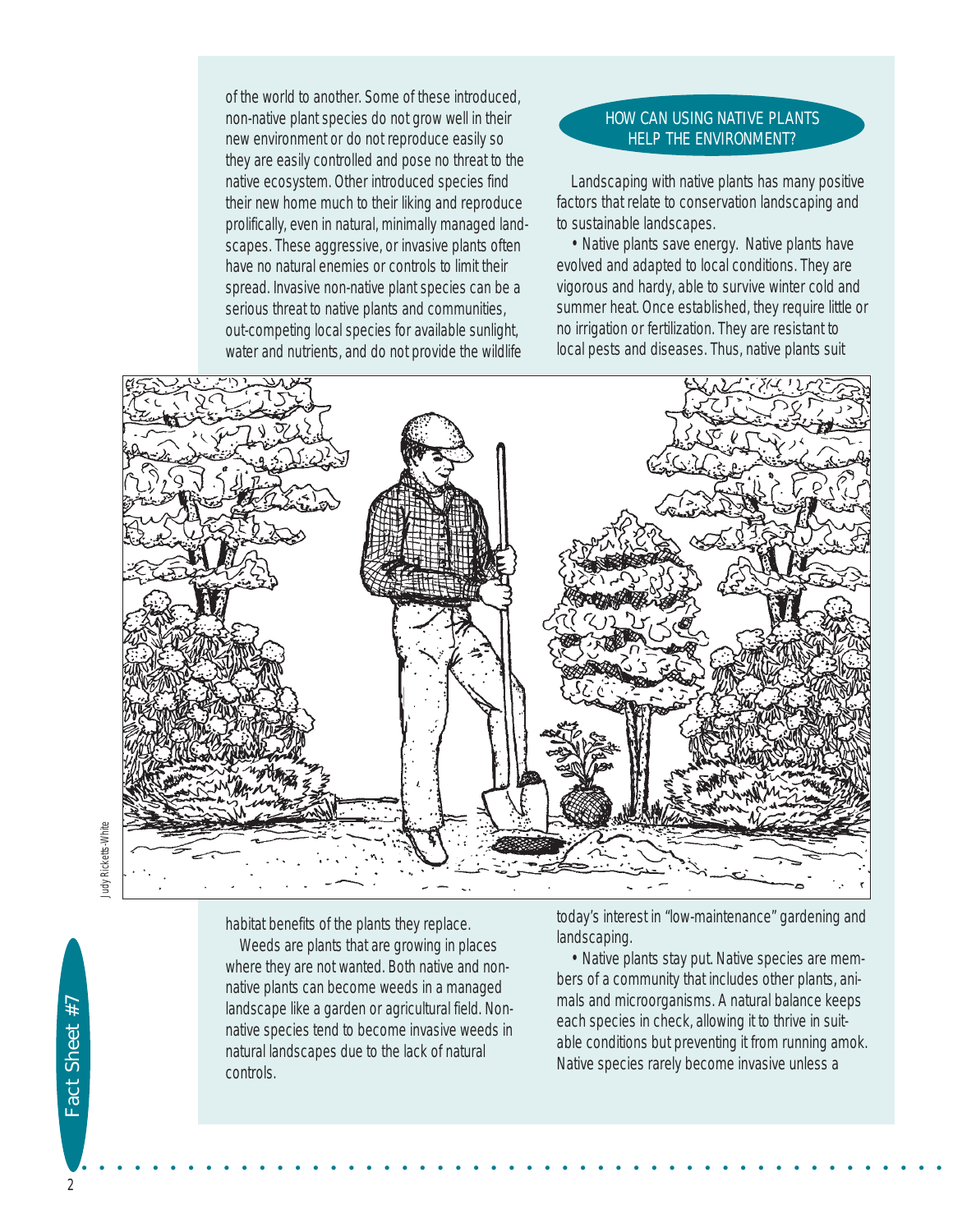### Landscaping with Native Shrubs

**Tim Fleury, Coordinator Forestry Stewardship Program**

#### **SHRUBS FOR DRY, SUNNY AREAS**

Bayberry (*Myrica pensylvanica*) Lowbush Blueberry (*Vaccinium augustifolium*) Ground Juniper (*Juniperus communis*) Jersey Tea (*Ceanothus americanus*) Sweet Fern (*Comptonia peregrina*)

#### **SHRUBS FOR MOIST SITES**

Dogwoods (*Cornus spp.*) Elderberry (*Sambucus canadensis*) Highbush Blueberry (*Vaccinium corymbosum*) Inkberry (*Ilex glabra*) Pussy Willow (*Salix discolor*) Shadbush Serviceberry (*Amelanchier canadensis*) Spirea (*Spirea latifolia*) Swamp azalea (*Rhododendron viscosum*) Sweet Pepperbush (*Clethra alnifolia*) Viburnums (*Viburnum spp.*) Winterberry (*Ilex verticillata*) Witch Hazel (*Hamamelis virginiana*)

#### **SHRUBS FOR SHADED SITES**

Hazelnut (*Corylus americana, C. cornuta*) Mountain Laurel (*Kalmia latifolia*) Swamp Azalea (*Rhododendron viscosum*) Viburnums (*V. acerfolium, V. cassinoides, V. alnifolium*)

#### **WILDLIFE FOOD — SUMMER**

Black Cherry (*Prunus serotina*) Choke Cherry (*Prunus virginiana*) Red Mulberry (*Morus rubra*)

#### **WILDLIFE FOOD — FALL**

Eastern Red Cedar (*Juniperus virginiana*) Flowering Dogwood (*Cornus florida*) Hackberry (*Celtis occidentalis)* Hawthorns (*Crataegus spp.*) Hickories (*Carya spp.*) Oaks (*Quercus spp.*) Walnuts (*Juglans spp.*)

#### **WILDLIFE COVER — WINTER**

• • • • • • • • • • • • • • • • • • • • • • • • • • • • • • • • • • • • • • • • • • • • • • • • •

Atlantic White Cedar (*Chamaecyparis thyoides*) Black Spruce (*Picea mariana*) Eastern Hemlock (*Tsuga canadensis*) Eastern Red Cedar (*Juniperus virginiana*) Northern White Cedar (*Thuja occidentalis*) White Pine (*Pinus strobus*)

3